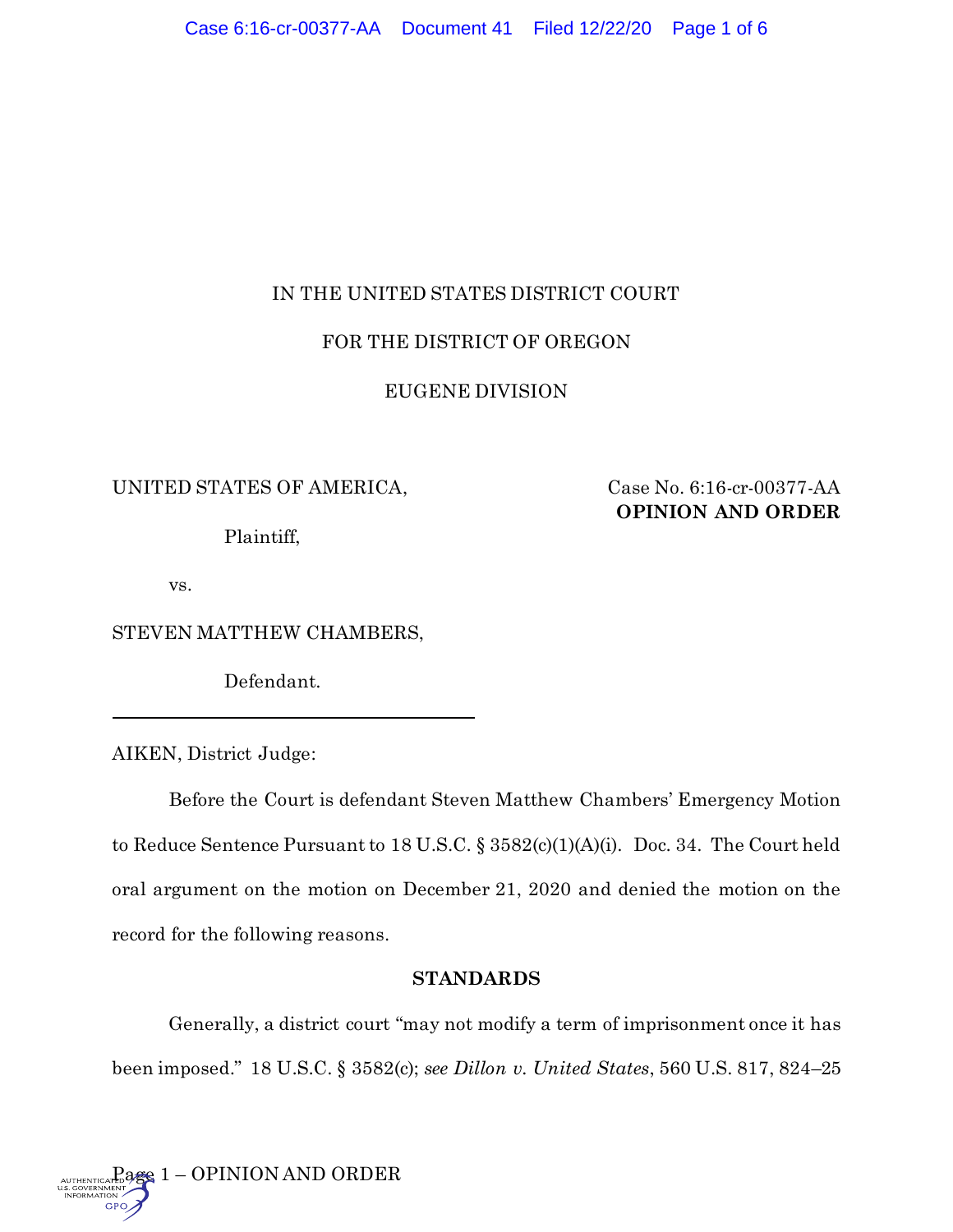(2010). Compassionate release under § 3582(c)(1)(A) provides an exception in rare cases. With the passage of the First Step Act of 2018, Pub. L. No. 115-391, § 603, 132 Stat. 5194, 5239 (Dec. 21, 2018), Congress authorized courts to modify a defendant's sentence on a motion for compassionate release by a defendant:

[T]he court, . . . upon motion of the defendant after the defendant has fully exhausted all administrative rights to appeal a failure of the Bureau of Prisons to bring a motion on the defendant's behalf or the lapse of 30 days from the receipt of such a request by the warden of the defendant's facility, whichever is earlier, may reduce the term of imprisonment ... after considering the factors set forth in [18 U.S.C.  $\S$  3553(a)] to the extent that they are applicable, if it finds that—

(i) Extraordinary and compelling reasons warrant such a reduction; [... ]

and that such a reduction is consistent with applicable policy statements issued by the Sentencing Commission.

18 U.S.C. § 3582(c)(1)(A).

The relevant policy statement is found in the United States Sentencing Guidelines, § 1B1.13. The policy statement identifies four categories of extraordinary and compelling reasons: (A) the medical condition of the defendant, including "a serious physical or medical condition . . . that substantially diminishes the ability of the defendant to provide self-care within the environment of a correctional facility and from which he or she is not expected to recover;" (B) the age of the defendant; (C) family circumstances; and (D) extraordinary and compelling reasons "other than, or in combination with, the reasons described in subdivisions (A) through (C)." U.S.S.G.  $\S 1B1.13$  cmt.  $1(A)$ –(D).<sup>1</sup> The policy statement also requires the court to find that the

<sup>&</sup>lt;sup>1</sup> Although the policy statement limits the fourth category to other reasons "[a]s determined by the Director of the Bureau of Prisons," the Court follows the majority of federal courts that "have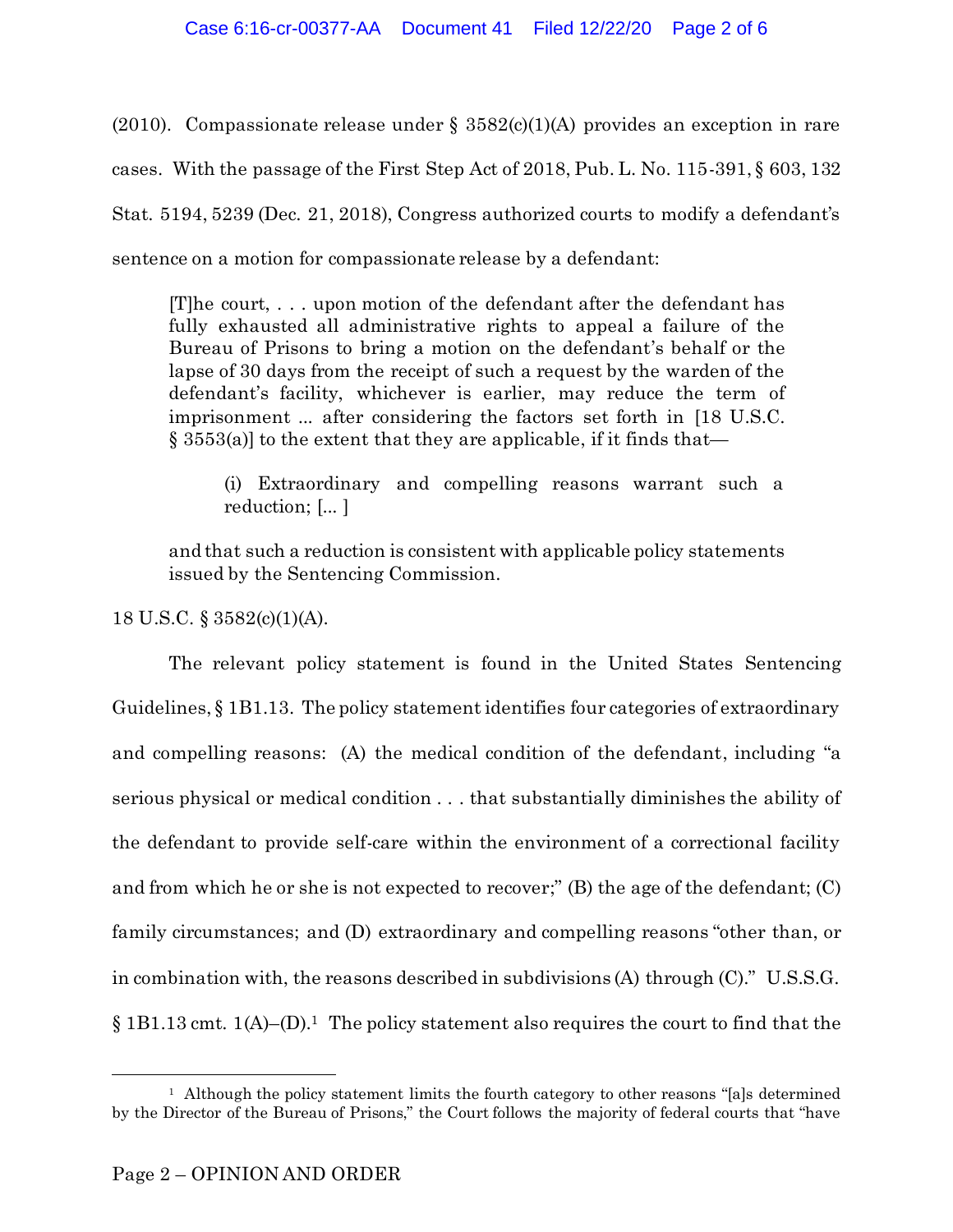defendant is not a danger to the safety of any other person or to the community, as provided in  $18$  U.S.C. §  $3142(g)$ .

### **DISCUSSION**

Defendant submitted a request for compassionate release to the warden of FCI Herlong, where he is currently incarcerated, on August 11, 2020, the warden denied the request on August 28, 2020, and defendant filed this Motion on December 4, 2020. Ex. A (doc. 38–1). More than 30 days have elapsed since August 11, and the Government concedes that the Motion is properly before the Court.

Defendant argues that the COVID-19 outbreak at FCI Herlong, coupled with his medical conditions present extraordinary and compelling reasons for his release. Defendant is a 37-year-old male, with a BMI of 33 kg/m<sup>2</sup>, an "unspecified" urinary disorder, mononeuropathy, and a reported history of childhood asthma. Ex. B. (doc. 38–2) at 1, 4. Defendant's BMI demonstrates that he has obesity, a condition that the Centers for Disease Control ("CDC") has identified as putting adults of any age at increased risk of severe illness from COVID-19. *See People with Certain Medical Conditions*, CTRS. FOR DISEASE CONTROL & PREVENTION: CORONAVIRUS DISEASE 2019 (COVID-19) (Dec. 1, 2020), https://www.cdc.gov/coronavirus/2019-ncov/need-extra-

found that the most natural reading of the amended  $\S 3582(c)$  and  $28 U.S.C.$   $\S 994(t)$  is that the district assumes the same discretion as the BOP director when it considers a compassionate release motion properly before it." *United States v. Perez*, No. 88-10094-1-JTM, 2020 WL 1180719, at \* 2 (D. Kan. Mar. 11, 2020); *see also United States v. Joling*, No. 6:15-cr-00113-AA, 2020 WL 1903280, at \*3 (D. Or. Apr. 17, 2020).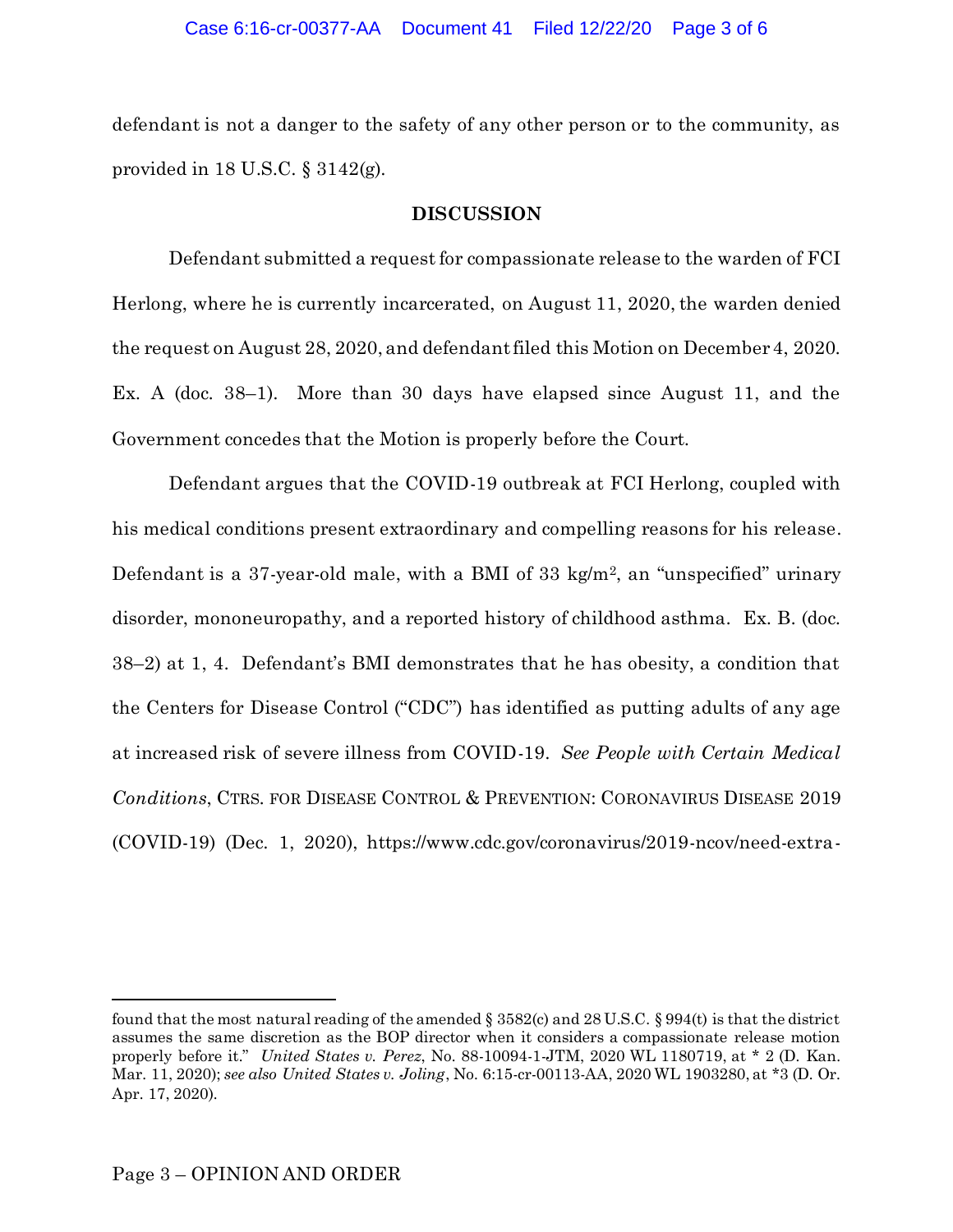#### Case 6:16-cr-00377-AA Document 41 Filed 12/22/20 Page 4 of 6

precautions/people-with-medical-conditions.html (last visited Dec. 21, 2020). He has no other documented COVID-19 risk factors.<sup>2</sup>

When defendant filed this motion on December 4, 2020, FCI Herlong was experiencing a spike in COVID-19 infections, with BOP reporting 141 active infections among inmates, up from just 18 active infections a week earlier on November 27, 2020. *See Facility-Level BOP COVID-19 Trends*, U.S. DEP'T OF JUST. OFF. OF INSPECTOR GEN. (OIG) (updated Dec. 19, 2020), https://experience.arcgis.com /experience/ab22fb4c564e4f4b986e257c685190e8/page/page\_2/ (last visited Dec. 21, 2020)(OIG interactive dashboard with data relating to COVID-19 within BOP). Now, BOP reports 77 active infections among inmates at FCI Herlong. *COVID-19 Coronavirus*, FED.BUREAU OF PRISONS, https://www.bop.gov/coronavirus/ (last visited Dec. 21, 2020).

At the hearing, defendant told the Court that he was one of the inmates reported in that early December spike. He reported that he was tested on November 25 and received a positive result in December. Although he believes that he has been deemed "recovered," defendant is still experiencing some issues with lung function.<sup>3</sup>

On this record, the Court cannot find extraordinary and compelling reasons to reduce defendant's sentence. Despite his obesity, defendant's COVID-19 symptoms fortunately appear to have been mild and he appears to have received adequate care

<sup>&</sup>lt;sup>2</sup> Although defendant is concerned that he may have other conditions that increase his risk from COVID-19, including hypertension, diabetes, and asthma, he has not yet been diagnosed with any of those conditions and, instead is awaiting diagnostic care from the Bureau of Prisons.

<sup>3</sup> Defense counsel was not able to obtain documentation of defendant's positive COVID test or of his symptoms before the hearing, but the Court finds the representations credible and will consider them for purposes of this Opinion.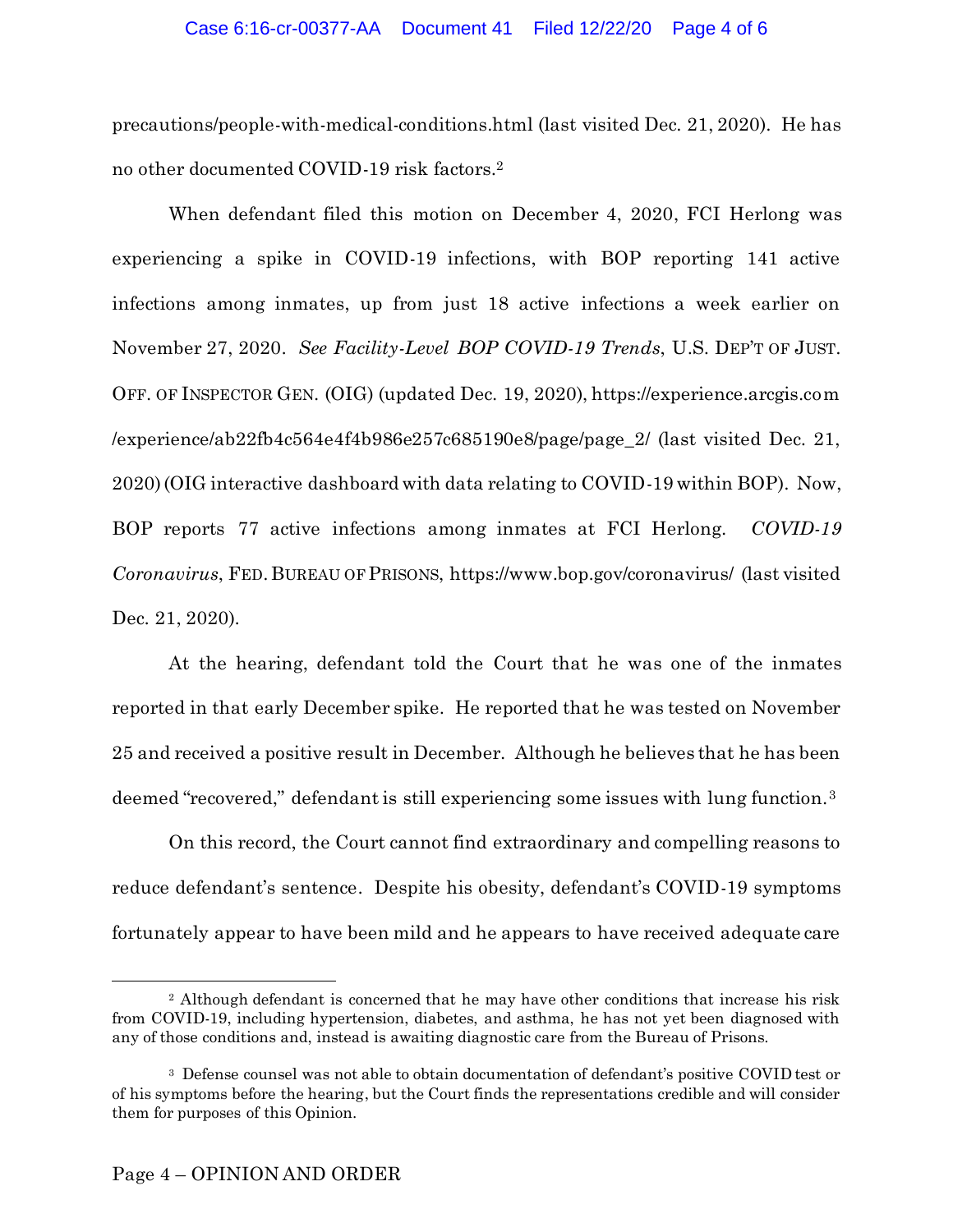#### Case 6:16-cr-00377-AA Document 41 Filed 12/22/20 Page 5 of 6

for those symptoms while in BOP custody. Moreover, defendant has a projected release date of August 2025 and has served just over half of his 132-month sentence, which was well below the 151-month low end of his guidelines range.<sup>4</sup> Given the serious nature and circumstances of defendant's underlying offense—he was found with over four pounds of methamphetamine while on post-prison supervision for state offenses—reducing defendant's sentence to time-served would undermine the sentencing factors under 18 U.S.C. § 3553(a).

The Court recognizes that defendant has made valuable use of his time while incarcerated, including by completing courses that will help him build the job, life, and self-care skills needed for a successful return to the community. The Court also agrees with defendant that paying off his financial obligations to the Court and earning a medium security classification and transfer to FCI Herlong are notable achievements. Although the rare and extraordinary nature of compassionate release constrains the Court's ruling on the present motion, the Court recommends that BOP transfer defendant to a residential reentry center ("RRC") at the earliest practicable time to allow him the maximum amount of time in community corrections for his transition out of custody and back into the community. *See Sacora v. Thomas*, 628

<sup>4</sup> In his motion, defendant noted that he was classified as a career offender at sentencing. He argues that his 2008 conviction for Attempted Assault in the First Degree, one of the prior convictions used to justify that classification, is no longer a qualifying predicate offense for career offender status. Doc. 34 at 11. But, as the Government asserts, that status had no practical effect on the guidelines range because the adjusted offense level based on drug quantity was the same as the career offender base offense level and defendant's criminal history points already put him in Criminal History Category VI. Doc. 39 at 5. At the hearing, defense counsel asserted that one of defendant's other prior convictions for Assault in the Second Degree in 2002 may have been based on a non-unanimous jury verdict. But defense counsel is awaiting records from the trial court to confirm whether that was, in fact the case.